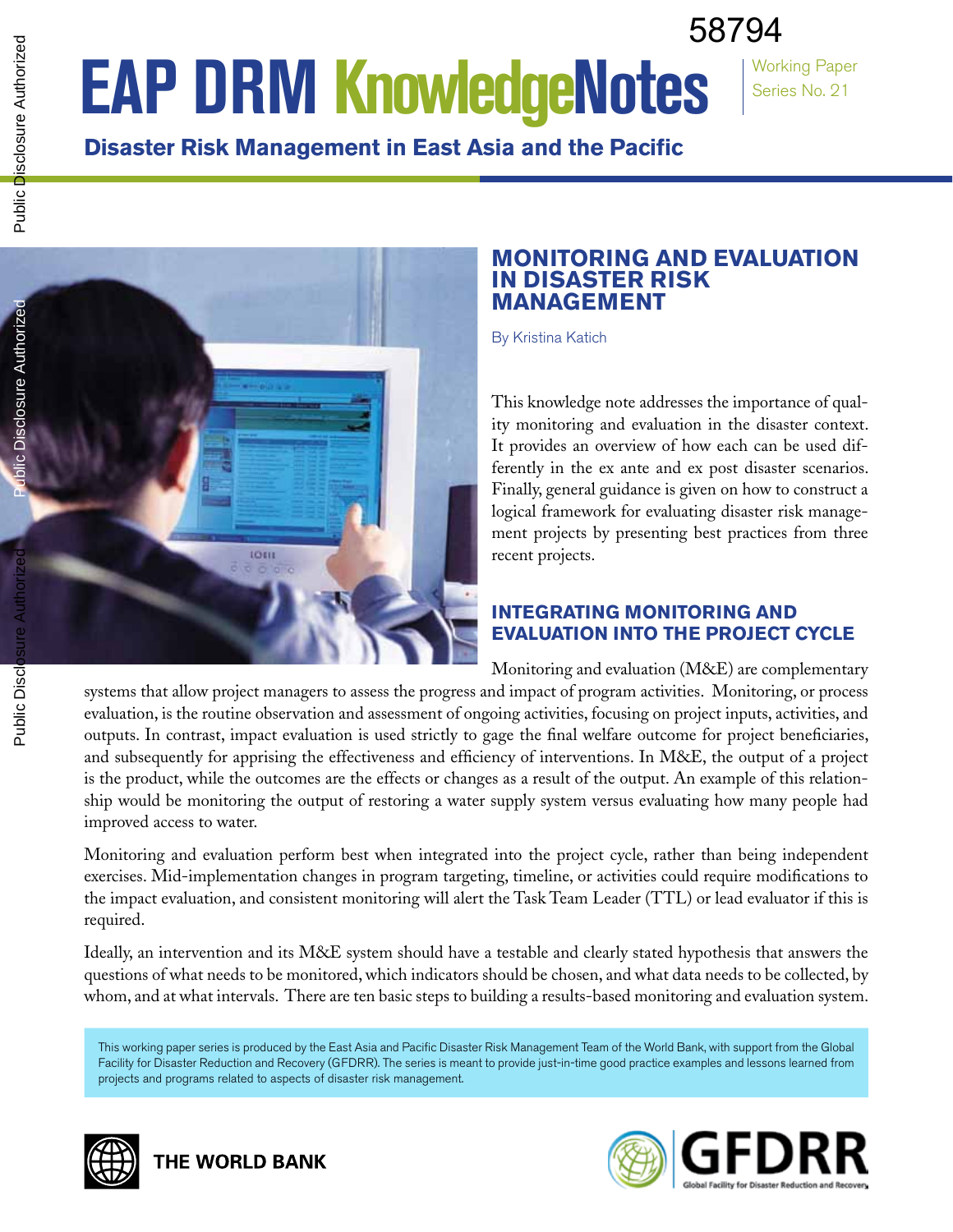The most critical steps are establishing the indicators and baseline information to be used in the performance framework. All project participants need to agree on the desired performance outcomes and the indicators that will be measured to gage the impacts of program interventions. It is important that indicators emphasize real, measurable changes in the lives of beneficiaries. As identified in results-based frameworks for project design, indicators are the objective measures used to demonstrate progress in relation to the project objective. At times when the direct measurement of change is not possible, proxy indicators may be used to represent or approximate changes.

#### **Box 1. Ten Steps to Build a Results-Based M&E System**

- 1. Conduct a readiness assessment of participants
- 2. Agree on performance outcomes to monitor and evaluate
- 3. Select key indicators
- 4. Gather baseline data
- 5. Set realistic interim targets
- 6. Build a monitoring system
- 7. Use evaluation information
- 8. Report findings
- 9. Use findings
- 10. Sustain the M&E system within the organization *Source:* Morra-Imas and Rist (2009).

In Disaster risk management (DRM) activities, indicators should reflect the actions taken to reduce vulnerability and losses, whether through ex ante preparedness or ex post recovery. When selecting the type of indicators, qualitative or quantitative, the decision depends on the type of data that is available. If both are available, a combination may be the best way to provide a comprehensive view of critical issues. Quantitative measurements in DRM could include such indicators as the number of buildings retrofitted against seismic threat or the number of disaster responders trained. While helpful at creating a quick and easily measured picture, quantitative measures do not discuss the quality or depth of the activity. Qualitative indicators, such as the stakeholders' assessment of a workshop or activities, are much more effective in describing the quality of program activities, which are valuable when assessing the methodology of program activities. Additionally, asking beneficiaries to compare their situation ex ante and ex post, known as perception indicators, can be very helpful in the design of other projects through the transmission of lessons learned.

When selecting indicators, evaluators must keep in mind that the development of a perfect system should not stand in the way of an operationally effective system. The most appropriate monitoring system depends on the level of development in the country, the size of the disaster, the number of major players involved in program spending, the quality of their own reporting, and existing capacity of the agencies tasked with the monitoring and evaluating role. Despite this, practitioners should strive to build rigorous M&E systems focusing on outcomes rather than outputs.

When building a quality M&E system with long range objectives, it is important to set realistic interim targets. Disaster risk reduction (DRR) focuses on reducing vulnerability, and this is a complex, long term goal. Establishing quantifiable interim targets allows project evaluators to determine if progress is on track. With the performance framework established, the next step is to monitor implementation and results relative to indicators, targets, and outcomes.

As a final note on general M&E system design, it is important to incorporate counterfactual analysis, or a control group that demonstrates what would have happened to the beneficiaries without the intervention. This can be not only difficult but expensive in disasterrelated projects, due to the inherent desire to include all vulnerable groups in risk reduction and recovery; nevertheless, it is an important element to creating an argument for causation. One possibility for counterfactual analysis would be to consider typically underserved groups as an informal control group.

## **M&E OF EX ANTE RISK REDUCTION EFFORTS**

Disaster risk actions fall into two categories. Ex ante actions are those which are carried out prior to any disas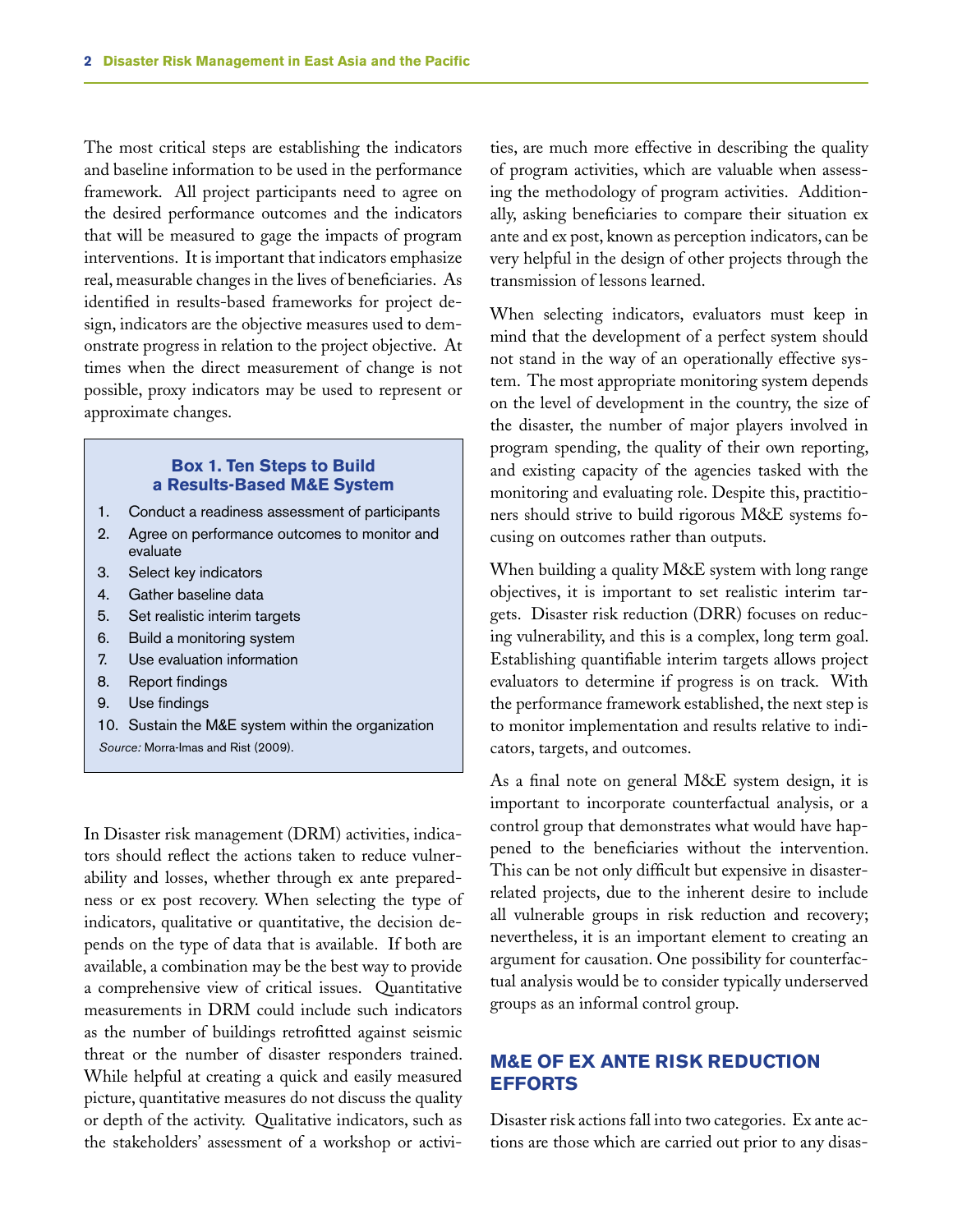ter to reduce risk. The other category, ex post, is those carried out after a disaster strikes, designed to recover from the impacts, as well as reduce future vulnerability.

The collection of decent quality statistics in the absence of a natural disaster provides a baseline for not only post disaster programs, but all development activities. This information will increase the capacity of implementing agencies to evaluate the most effective methods to reduce risk in hazard-prone areas. Ex ante disaster preparedness programs may be independent or imbedded in a larger development program.

The Second Northern Mountains Poverty Reduction Project (NMPRP-2), in Vietnam, is an example of a recent World Bank-financed project that incorporates DRM in the design of infrastructure investments. The development objective of NMPRP-2 is to enhance the living standards of project beneficiaries through improved access to infrastructure, institutional capacity of governments and communities, and business innovations. Recognizing that the project area and local livelihoods are highly vulnerable to the impacts of landslides, flash floods, and severe cold weather, key stakeholders will be trained in the application of disaster risk management concepts. The following information describing the evaluation of the DRM components is drawn from the NMPRP-2 Project Appraisal Document (PAD).

The M&E system for NMPRP-2 was modeled after the broadly successful NMPRP-1 program. Regular monitoring will be done through a project-specific management information system linked directly to the Government of Vietnam's quarterly monitoring system of development projects. Qualified M&E staff will be incorporated into the management offices at the district, provincial, and central levels to manage the project M&E system and ensure timely reporting on outputs and outcomes.

Counterfactual analysis is incorporated into the evaluation of project outcomes and impact evaluations through a randomized sample baseline and an end-of-project survey that includes a control group of non-treatment villages.

Qualitative data collection and participatory monitoring methods will also be used in the monitoring of project results. This includes the application of citizen report card methods at the mid-term and final project review, a "most significant change" model to track groups of beneficiaries (one group per district) over the course of the project, and the use of photo stories to record community-level results.

The project monitoring website will be managed from the central level, and the Ministry of Planning and Investment will contract with an independent monitoring agent to conduct specialized studies and surveys to closely monitor the intermediate results of the pilot livelihoods activities and to rapidly assess project implementation and outcome issues.

**Box 2. Sample Ex Ante DRM Indicators** 

#### *Second Northern Mountains Poverty Reduction Project*

At least 60 percent of villages and communes have natural disaster mitigation plans and implement readiness exercises on an annual basis.

#### *National Cyclone Risk Mitigation Project*

- Proportion (%) of targeted coastal population covered by the Early Warning Dissemination System
- $\blacksquare$  Proportion (%) of people having access to emergency shelter
- Number of people and hectares of land protected by strengthened and improved embankments
- **n** Increased awareness about warnings and emergency response.

The DRM-relevant indicators for NMPRP-2 may be found in Box 2, along with indicators for the an ex ante specific project, the Indian National Cyclone Risk Mitigation Project (NCRMP). The project development objective of the latter is to reduce the vulnerability of communities to hydro meteorological hazards such as cyclones. NCRMP will be developed in three stages, with the first focusing on coastal communities in Andhra Pradash and Orissa.

A Management Information System (MIS) is being developed to provide regular updates on the project status between the National Disaster Management Authority and the state level implementation units. The MIS will allow the implementing agencies to consolidate imple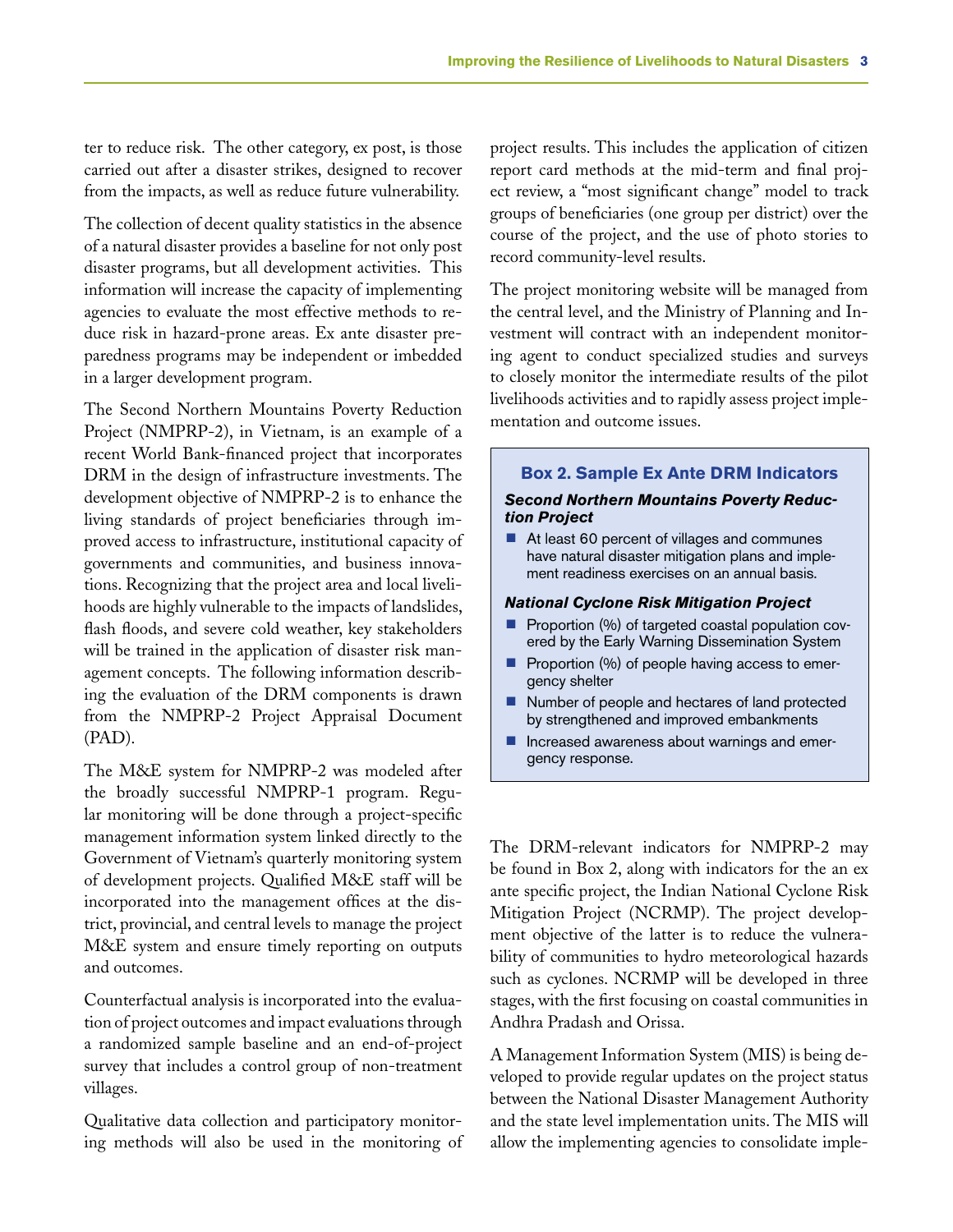mentation and feedback data in the field, and will be complemented by a third party quality auditor.

In ex ante projects that are not followed by a disaster, the results of risk reduction may not be directly observable. Simple proxy indicators related to the project may therefore be the easiest way to measure "reduced risk" or "increased preparedness." In the case of the National Cyclone Risk Mitigation Project, many of the sample indicators are proxies for increased disaster preparedness.

#### **M&E OF DISASTER RECOVERY**

After a disaster and corresponding rapid response activities, some governments conduct an assessment of damage, loss, and needs. This government-led activity, known as a Post Disaster Needs Assessment (PDNA), may provide a timely baseline for recovery activities. Typically performed two to four weeks post disaster, PDNAs collect data for the impacted sectors and assess what is needed to bring those sectors back to pre-disaster levels. The Government of Haiti recently used the 2010 Earthquake PDNA to produce the Action Plan for National Recovery and Development of Haiti. As outlined in the Emergency Development Policy Operation document, the PDNA informed the four pillars of long term recovery: territorial, economic, social, and institutional rebuilding.

Immediately after a disaster, participatory planning among stakeholders to establish priority areas, monitoring responsibilities, and program indicators can help communities reduce the impact of natural hazards. The capacity of a country largely defines the type and level of monitoring and evaluation undertaken in disasterrelated activities. Large scale disasters may overwhelm in-country systems for recovery and management.

After the 2004 tsunami that affected large proportions of Indonesia and Sri Lanka, separate reconstruction agencies were established with the purpose of coordinating and monitoring the reconstruction implementation undertaken by government line agencies and NGOs. In Aceh and Nias, the post tsunami reconstruction was successfully monitored through the collection and communication of results at three-month intervals for the first two years. In this case, relatively low tech, labor

#### **Box 3. Sample Ex Post DRM Indicators from the Community-Based Settlement Rehabilitation and Reconstruction Project (CBSRRP) in Yogyakarta**

#### *Key Outcome Indicators*

- $\blacksquare$  At least 80 percent of the houses were occupied by project completion
- **Beneficiaries'** (men and women) stated satisfaction with reconstructed housing
- **Beneficiaries'** (men and women) stated satisfaction with community infrastructure.

#### *Output Indicators*

- $\blacksquare$  Number of completed houses meets satisfactory seismic-resistant standards
- $\blacksquare$  Number of households living in seismic-resistant, community-built permanent housing
- Percentage of target villages that have restored basic community infrastructure.

#### *Intermediate Indicators*

- $\blacksquare$  Percentage of roof structures conforming to preagreed specifications
- Number of trained Housing Task Force teams operational in target villages
- Percentage of community surveys and group implementation plans completed
- $\blacksquare$  Number of housing groups (KPs) formed in line with requirements of the guidelines
- $\blacksquare$  Number of grants disbursed for housing reconstruction
- n Percentage of houses using legal timber
- **Percentage of community settlement plans (CSPs)** prepared in line with the guidelines
- **Percentage of infrastructure proposals approved**
- $\blacksquare$  Number of emergency preparedness projects implemented
- $\blacksquare$  Level of beneficiaries' (men and women) awareness of entitlements and project processes
- Number of trained Housing Task Force teams mobilized
- Number of construction training programs carried out
- $\blacksquare$  Percentage of complaints resolved within three months.

intensive data collection and analysis based on a robust methodology was shown to be superior to technologically advanced information systems based on self-entry.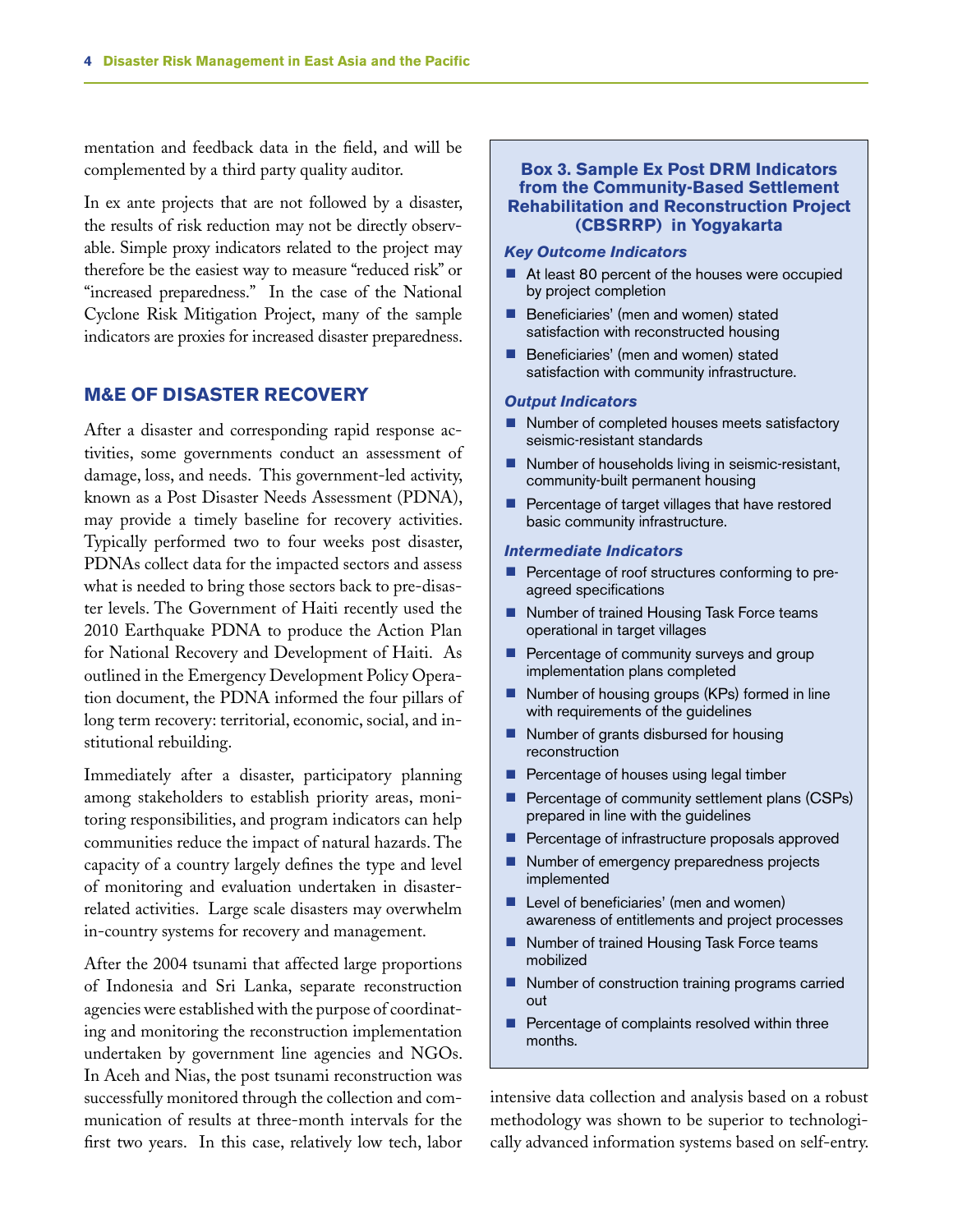Information sharing and lessons learned related to the post tsunami reconstruction of Aceh, Indonesia (2005) contributed to the successful and timely reconstruction of Yogyakarta a year later using similar M&E methodology. Following the 2006 earthquake in Yogyakarta, Indonesia, the government drove recovery and reconstruction efforts through the establishment of standards and interagency coordination. One of the main advantages in Yogyakarta was having a set of trained agency staff and a wide range of partners actively thinking about reconstruction and recovery issues following Aceh. While the direct lesson might not be easily replicable, it allows us to think about ways to rapidly scale up staff and community capacities and establish effective partnerships, and highlights the importance of new DRM interventions drawing on previous experience. The value of such assets was well proven in Yogyakarta's rapid recovery: over 100,000 houses and key infrastructure were built in one year. Monitoring and evaluation was carried out at the village and program level, using facilitators and an electronic format for the entire process; it led to a 90 percent satisfaction level among beneficiaries. This high satisfaction level was largely due to the fact that stakeholders found the reports and other outputs to be useful for their own activities.

The Community-Based Settlement Rehabilitation and Reconstruction Project (CBSRRP) PAD for Yogyakarta specified key outcome indicators, as well as general output and intermediate indicators which would be used to evaluate project progress. A list of sample indicators may be found in Box 4. Each indicators was paired with annual targets for a period of three years. The PAD clearly delineated the agency responsible for monitoring each indicator, and the source for information.

Quantitative and qualitative assessments were used together very effectively to perform post Nargis impact monitoring in Myanmar in 2008. The initial evaluation took place immediately through Village Tract Assessments (VTA) and PDNA (ECLAC methodology), designed to deliver a clear, comprehensive, and objective picture of immediate needs. Social Impact Monitoring was integrated for the first time into the post disaster damage and loss assessment in this context, with the aim of assessing the social impacts of the disaster and

#### **Box 4. Existing DRM Indicators for Impact Evaluation**

*How can we measure progress? A wide range of indicators is available for risk evaluation. Below are several initiatives that highlight impact evaluation of DRM projects:*

- The World Bank Independent Evaluation Group's Hazards of Risk, Risks to Development: An IEG Evaluation of World Bank Assistance for Natural Disasters (2006) http://go.worldbank.org/ DY788B9DV0
- $\blacksquare$  The United Nations' International Strategy for Disaster Reduction (UNISDR) has produced a guide to using the Hyogo Framework for Action as a tool to measure progress in disaster risk reduction (2008). www.preventionweb.net/ english/professional/publications/v.php?id=2259
- The ProVention Consortium commissioned work on the Tsunami Recovery Impact Assessment and Monitoring System (TRIAMS) (2006). www.proventionconsortium. org/?pageid=32&projectid=25

#### *Additional DRM M&E Web Resources*

- $\blacksquare$  The Active Learning Network for Accountability and Performance in Humanitarian Action (ALNAP) is dedicated to improving humanitarian performance through increased learning and accountability. www.alnap.org
- The Good Enough Guide, created by the Emergency Capacity Building Project (ECBP), offers general guidelines on how to be accountable to local people and measure program impact in emergency situations. www.ecbproject. org/goodenoughguide
- $\blacksquare$  The XCeval listserv was established for the exchange of ideas associated with international and cross-cultural evaluation http://dir.groups. yahoo.com/group/XCeval/?v=1&t=directory&ch= web&pub=groups&sec=dir&slk=6
- The Humanitarian Impact Studies sponsored by the Fritz Institute are good examples of broader situational evaluations to understand how communities become safer over time. This approach allows for a better understanding of how the real world operates, especially in a disaster risk management setting where isolating causality is very difficult. www.fritzinstitute.org/ prgHumanitarianImpact.htm

determining how key dimensions of village life changed six months ex post. In-depth qualitative fieldwork was conducted in more than 40 villages over the course of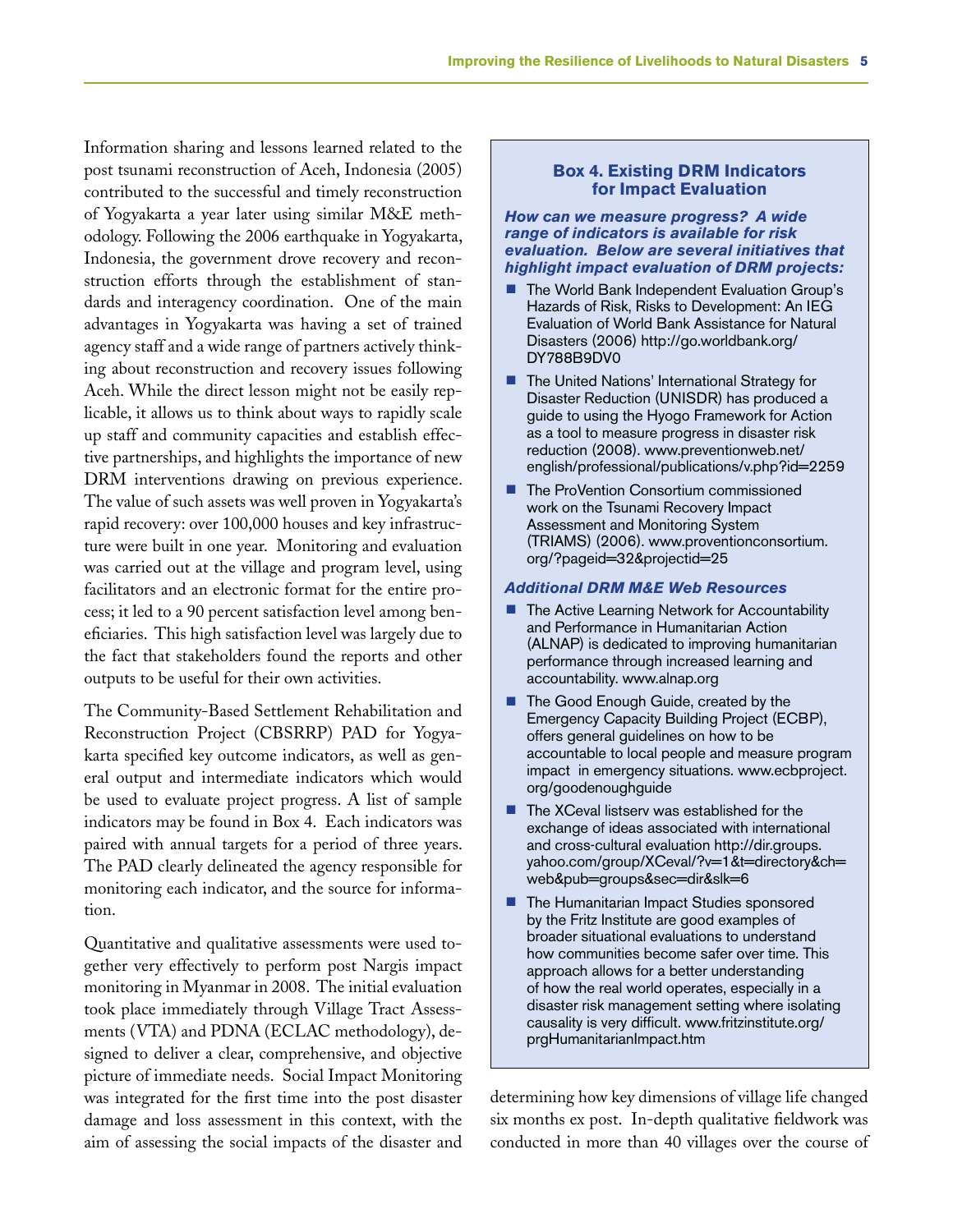one month. These qualitative assessments, used later in the recovery period, helped to form a more holistic view of how disaster, recovery aid, and local responses are shaping the social aspects of village life.

### **IMPLICATIONS FOR FUTURE APPLICATION**

Monitoring and evaluation are invaluable to agencies working to reduce the impacts of disasters. They allow implementing agencies the ability to orient their projects and deduce whether these projects are reaching the established goals. When designing a risk reduction or recovery project, there are several key things to keep in mind.

First, coordination between stakeholders to determine baselines and indicators will establish a foundation for program activities. This early synchronization of indicators and coordination will allow for the comparison and aggregation of information, reducing overall information collection costs. Indicators should demonstrate effectiveness, efficiency, and impact. Disaster risk management (DRM) programs tend to have long term horizons, yet many practitioners tend to evaluate too early to see a real impact. It is helpful to set realistic interim goals, so that all stakeholders have a clear vision of project development yet evaluate long term impacts of disaster preparedness and recovery.

Second, participation from all stakeholders, ranging from governments, donors, beneficiaries, and implementing agencies will improve the quality of monitoring and evaluation. Governments and other stakeholders must demonstrate that they are ready to participate in the design and fulfillment of a comprehensive M&E program. Understanding the level of involvement from government and other stakeholders may help practitioners determine whether to design a consultant-driven, dedicated M&E system or one that is more institutionalized and would build medium term capacity.

Finally, during and after a project, it is important to share lessons learned and contribute to global knowledge and capacity in the area of disaster risk reduction. Sharing information throughout the process can lead to higher levels of stakeholder satisfaction, as the outputs can be used to improve the program and other related activities. There are many different venues for practitioners to share evaluations and lessons.

One of the methods for evaluating World Bank operations is through the Independent Evaluation Group (IEG). Reporting directly to the World Bank Group's Board of Directors, the IEG is an independent unit that assesses what works, what does not, and the lasting contribution of the World Bank Group to the overall development of a country (http://www.worldbank.org/ieg/).

Internal to the World Bank, Task Team Leaders may share and find evaluation information for projects through individual Project Appraisal Documents in the Operations Portal (http://go.worldbank.org/GX-Y6NXX1J0). All of the relevant project documents mentioned in this note are available in the Operations Portal.

At the project level, some DRM projects have chosen to operate independent websites, making indicators and project information open to donors, stakeholders, and the general public. The Yogyakarta CBSRRP program created a website in the local language devoted to project activities, including monitoring (www.rekompakjrf.org).

#### **END NOTES**

Baker, J. 2000. Evaluation the Impact of Development Projects on Poverty: A Handbook for Practitioners. LCSPR/PRMPO. Washington, DC: World Bank.

Ceccacci, I. 2009. "Monitoring Recovery Lessons Learnt." PowerPoint Presentation, World Bank, Washington, DC.

IADB. 2005. Indicators of Risk and Risk Management. Main Technical Report. National University of Colombia IDEA, Manizales, Colombia.

IEG. 2006. Impact Evaluation: The Experience of the Independent Evaluation Group of the World Bank. Washington, DC: World Bank.

IEG. 2006. Facts and Figures on Natural Disasters. Washington, DC: World Bank.

Jha, A., J. Duyne Barenstein, P. Phelps, D. Pittet, and S. Sena. 2010. Safer Homes, Stronger Communities: A Handbook for Reconstructing after Disasters. Washington, DC: World Bank.

Kusek, J.Z. and R. Rist. 2004. Ten Steps to a Results-Based Monitoring and Evaluation System: A Handbook for Development Practitioners. Washington, DC: World Bank.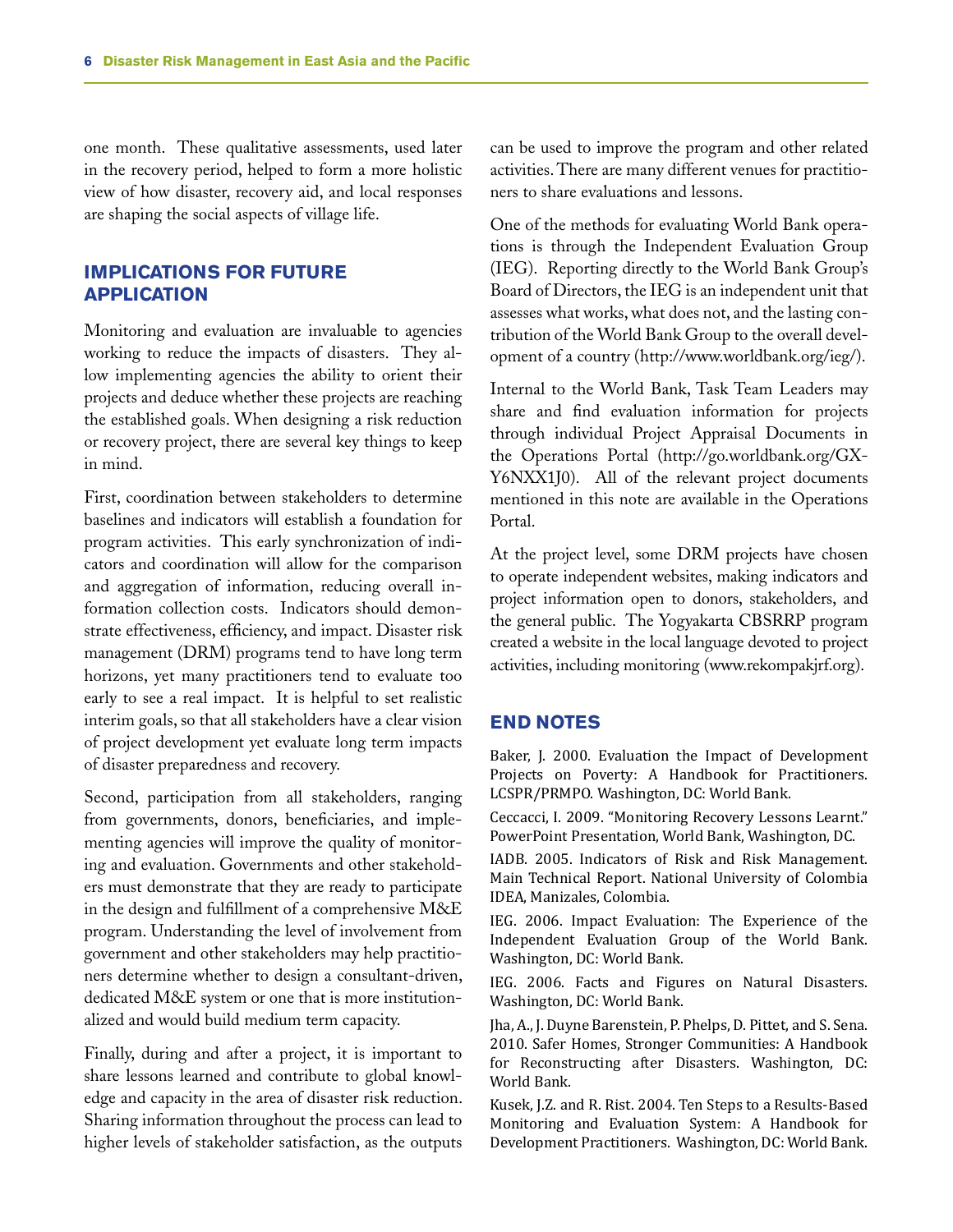Morra-Imas, L. and R. Rist. 2009. The Road to Results: Designing and Conducting Effective Development Evaluations. Washington, DC: World Bank.

Soraya, G. 2009. "The Community Did It." PowerPoint Presentation, World Bank, Washington, DC.

Thematic Group on Poverty Impact Analysis, Monitoring, and Evaluation. 2006. Impact Evaluation and the Project Cycle. Washington, DC: World Bank.

World Bank. 2007. Indonesia: Community-Based Settlement, Rehabilitation, and Reconstruction of Nanggroe Aceh Darussalam and Nias Project. Project Appraisal Document. Washington, DC.

World Bank. 2010. Haiti: Emergency Development Policy Operation. Program Document for Proposed Grant. Washington, DC.

World Bank. 2010. National Cyclone Risk Management Project (I). Project Appraisal Document. Washington, DC.

World Bank. 2010. Vietnam: Second Northern Mountains Poverty Reduction Project. Project Appraisal Document. Washington, DC.